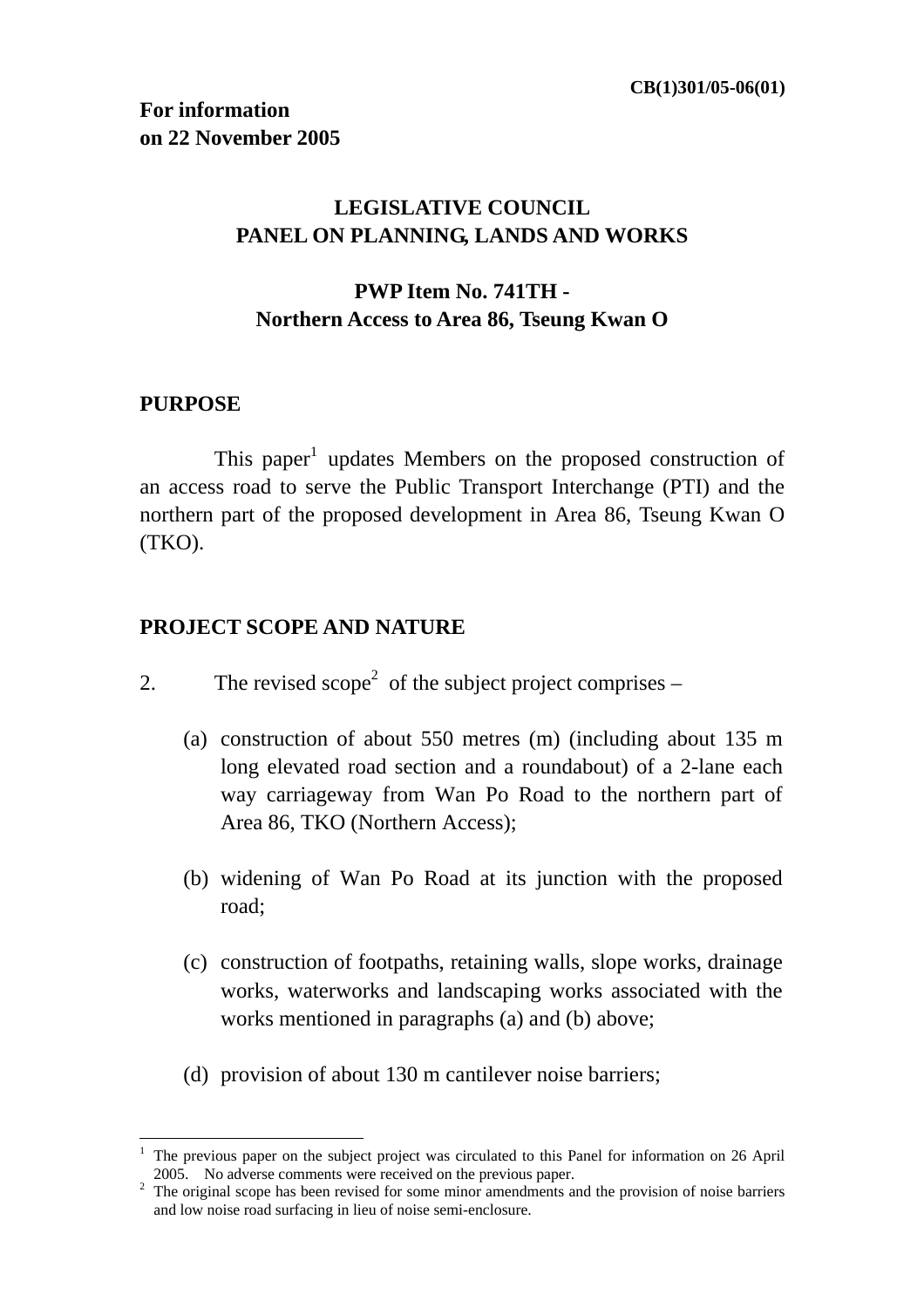- (e) provision of Low Noise Road Surfacing (LNRS) about 275m in length for both eastbound and westbound carriageways; and
- (f) environmental mitigation measures associated with the works mentioned in paragraphs (a) to (e) above.

A site plan of the proposed works is at Enclosure 1. As the elevated section of the Northern Access will span over the mainline of the Mass Transit Railway (MTR) TKO Extension, we plan to entrust the construction of the Northern Access and the associated works to MTR Corporation Limited (MTRCL) in order to avoid interface problems and to ensure timely completion of the proposed project. Upon entrustment, we will start the construction of the roadworks in April 2006 for completion in December  $2008<sup>3</sup>$ . We will construct the noise barriers and apply LNRS in 2012 for completion in 2013 to tie in with the occupation of the adjacent housing development.

#### **JUSTIFICATION**

3. The MTRCL will construct the TKO South Station of the MTR TKO Extension and a PTI in Area 86. The PTI will serve as major transit points for commuters to and from nearby areas of TKO who wish to interchange between road-based transport and the railway. MTRCL plans to start the construction works in April 2006 for completion in early 2009 to tie in with the population intake in Area 86. The Northern Access is required to link the PTI to the existing Wan Po Road.

4. Located above the MTR depot in TKO, Area 86 will be developed to accommodate about 21 500 private residential flats for a population of about 57 600. The TKO Area 86 Planning Study completed by the MTRCL in 1998 identified that the Northern Access is required to connect the development with the local road network.

#### **PUBLIC CONSULTATION**

 $\overline{a}$ 

<sup>3</sup> The construction programme of the Northern Access has been revised to tie in with the revised construction programme of TKO South Station and commissioning date of the PTI.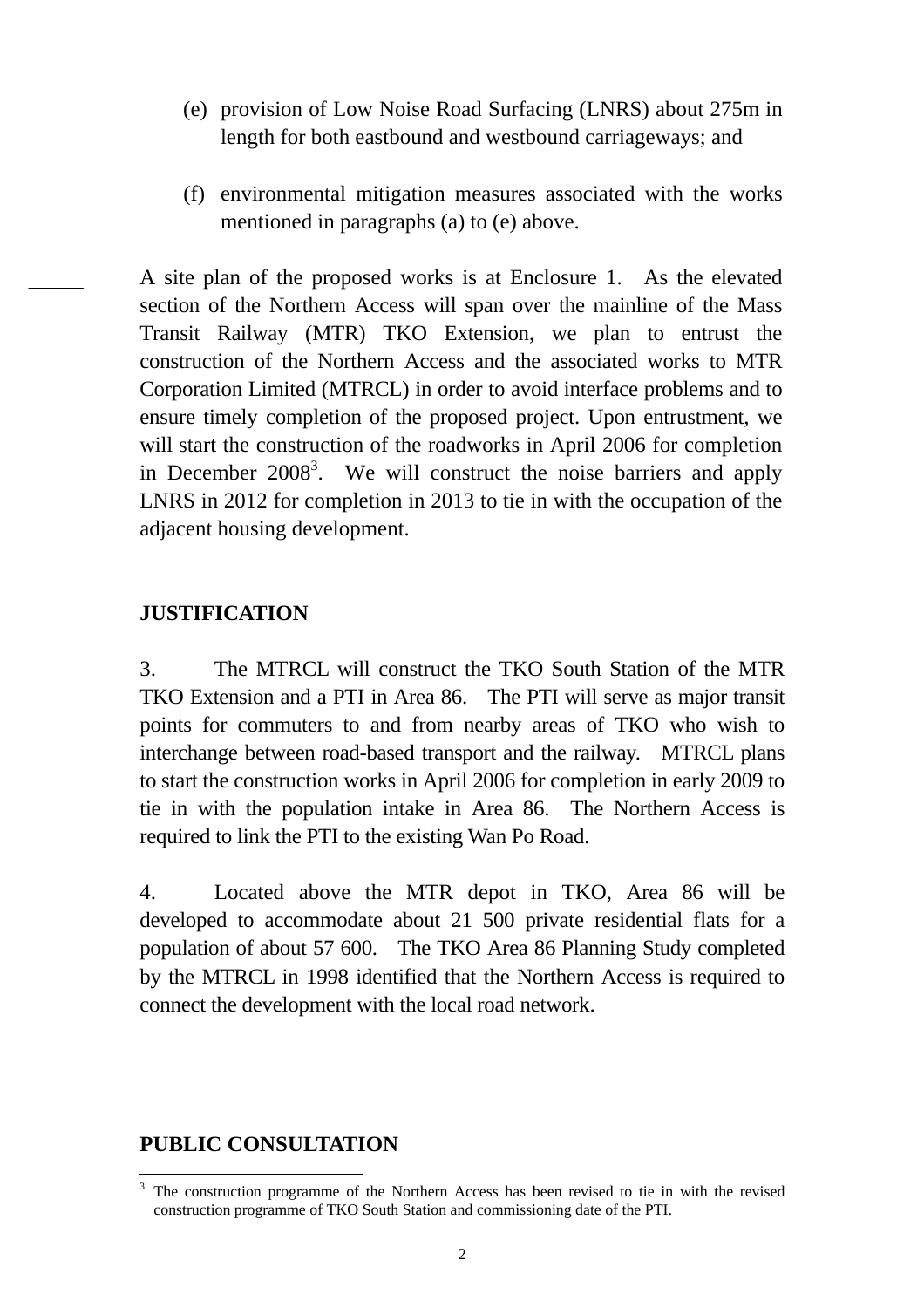5. We consulted the Traffic and Transport Committee of Sai Kung District Council on 29 November 2001. Members supported the proposed works.

6. We gazetted the road scheme under Roads (Works, Use and Compensation) Ordinance on 25 January 2002 and received no objections. The then Secretary for Transport authorised the works on 20 April 2002*.*

7. We further consulted the Traffic and Transport Committee of Sai Kung District Council on 10 December 2004 on the minor amendments made to the original road scheme since 2001. Members raised no comments on the minor amendments and supported the proposed road scheme.

#### **ENVIRONMENTAL IMPLICATIONS**

 $\overline{a}$ 

8. The project is not a designated project under the Environmental Impact Assessment Ordinance. We conducted a Preliminary Environmental Review (PER) for the project. The PER indicated that the project would not have significant environmental impact on air and water qualities during operation stage. The PER also indicated that traffic noise mitigation measures would not be required before the adjacent housing development is occupied in about 2013. We will construct about 130 m long noise barriers<sup>4</sup> and apply LNRS for a section of the proposed road (both eastbound and westbound) in 2012 for completion in 2013. The proposed noise barriers will comprise transparent panels mounted on structural steel frame supports. Some 184 planned dwellings at the housing development would directly benefit from the proposed noise mitigation measures. We will carry out the foundation works of the noise barriers at the same time with the roadworks.

9. With regard to landfill gas hazard, we will require the contractor

<sup>&</sup>lt;sup>4</sup> Due to the recently revised layout of MTRCL's elevated access ramp connecting the podium of Area 86 development to the Northern Access, the extent of noise mitigation measures required for the road project would be greatly reduced by eliminating the visually intrusive noise semi-enclosure. 130 m long noise barriers instead of 65m long noise semi-enclosure would be required.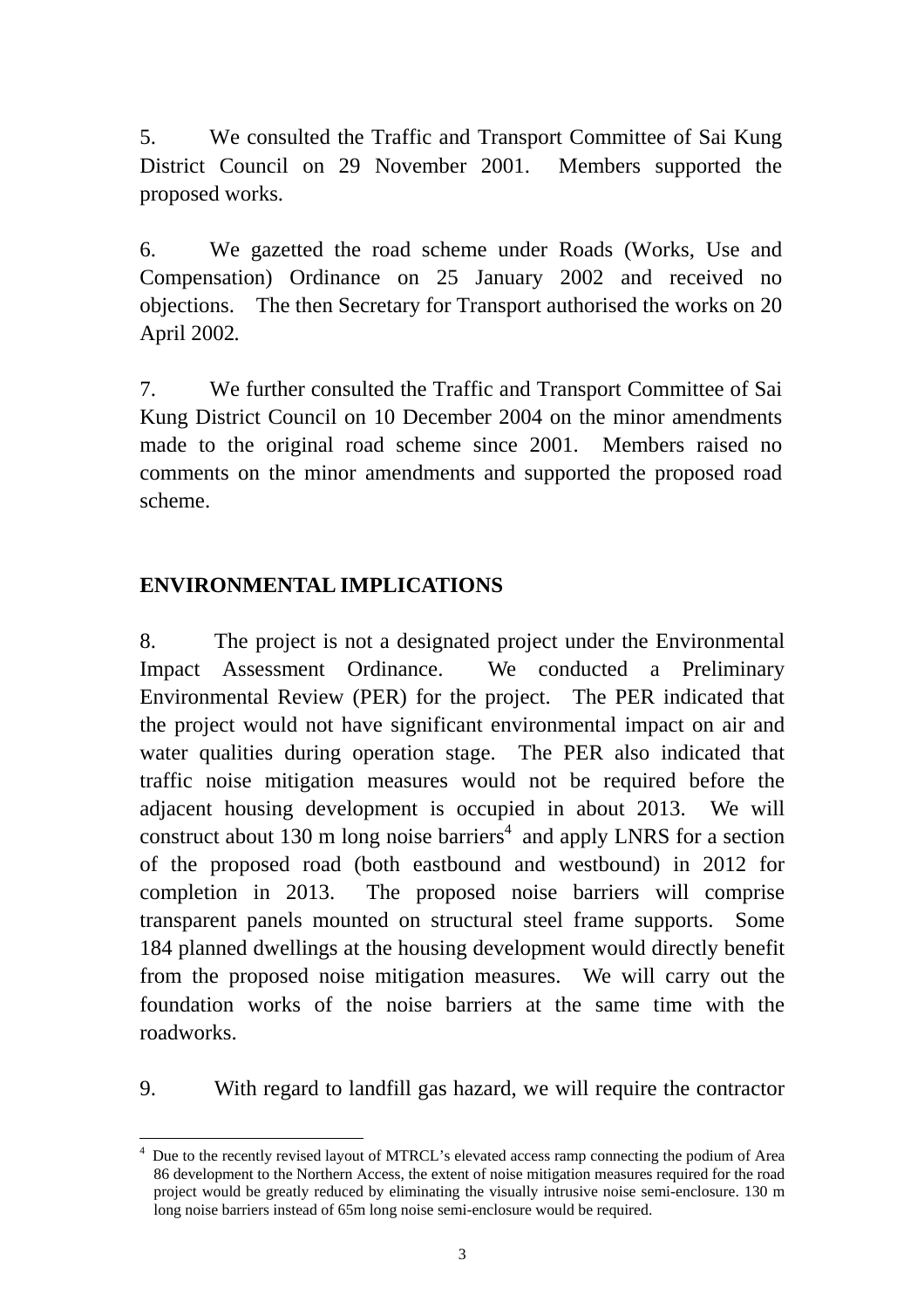to regularly check the landfill gas levels in depressions, trenches and other excavations using portable gas detectors during construction stage. We will implement measures to mitigate the landfill gas hazard including filling up voids around any service ducts, pipes or cables within conduits with gas resistant mastic. We will seal off all ducts, manholes, and chambers from the ground to prevent gas entry and provide vented covers to allow any gas that enters to dissipate harmlessly to atmosphere.

10. We will implement suitable measures to control pollution arising during construction. These measures will include frequent watering of the site, provision of wheel-washing facilitates, covering of materials on trucks and using silenced construction plant.

11. At the planning and design stages, we adopted suitable levels for the road and the landscaping areas to reduce the generation of the construction and demolition materials as much as possible.

12. The proposed construction of Northern Access to Area 86 at TKO will involve removal of 74 trees including 68 trees to be felled and 6 trees to be transplanted elsewhere. All trees to be removed are not important trees<sup>5</sup>. We will incorporate planting proposals as part of the project, including estimated quantities of 3 380 trees<sup>6</sup>, 17 170 shrubs and 4 000 square metres of grassed area.

# **LAND ACQUISITION**

13. The proposed works do not require any land acquisition.

 $\overline{a}$ 5 Important trees include trees on the Register of Old and Valuable Trees, and any other trees which meet one or more of the following criteria –

<sup>(</sup>a) over 100 years old;

<sup>(</sup>b) of cultural, historical or memorable significance;

<sup>(</sup>c) of precious or rare species;

<sup>(</sup>d) of outstanding form; or

<sup>(</sup>e) with trunk diameter exceeding one metre (measured at one metre above ground level).

<sup>6</sup> The estimated quantity of trees is reduced as there will not be any tree planting in the central reserve for future MTRC elevated access ramp. Following receipt of MTRCL's latest access ramp proposal, we carried out a review on the landscape design in the central reserve of Road L861. As the ramp will be completed in about 2013, trees should not be planted in the central reserve to avoid abortive planting works when MTRCL commences the construction of the access ramp soon after opening of Road L861.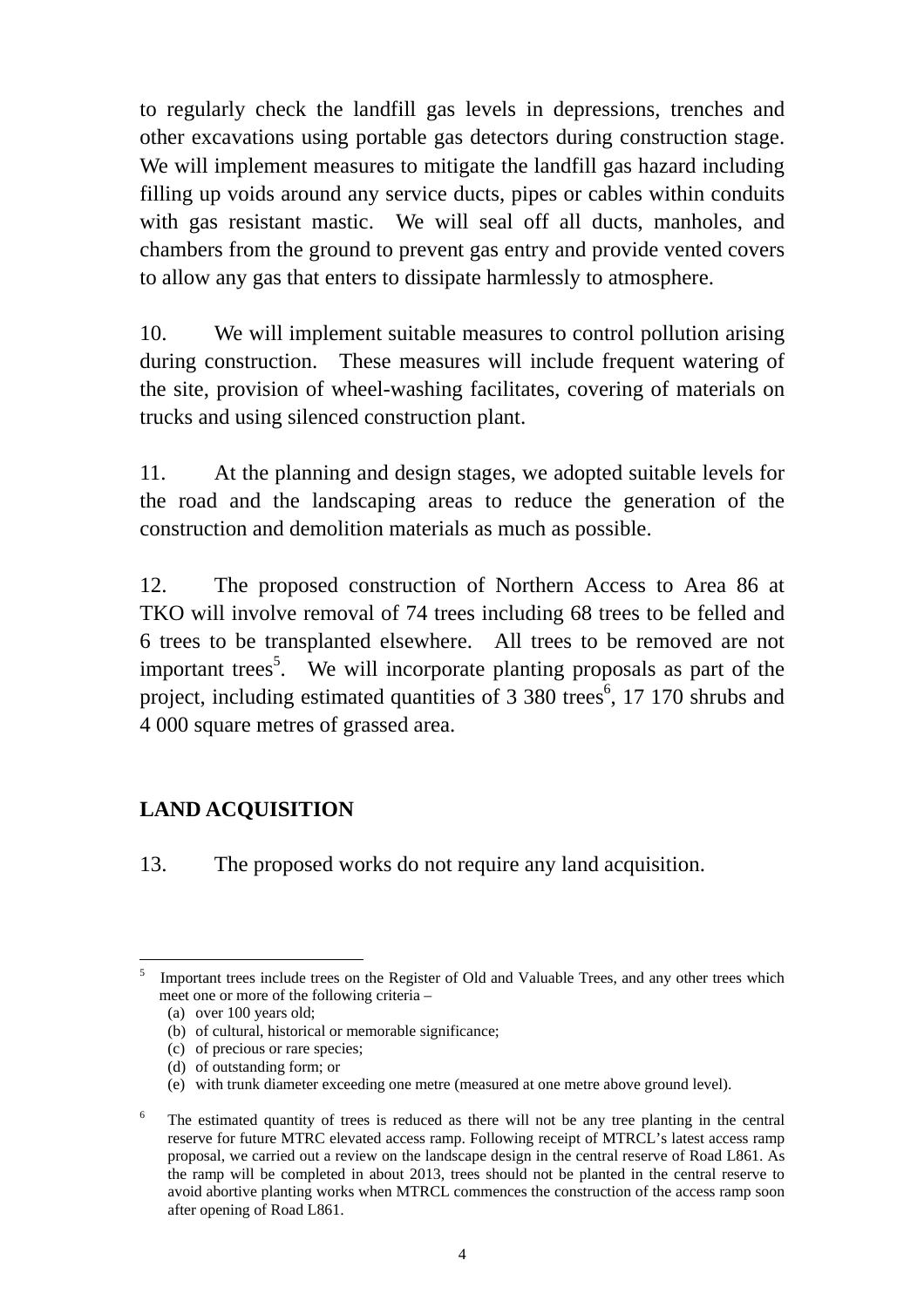#### **WAY FORWARD**

14. We plan to seek endorsement of the Public Works Subcommittee for upgrading the proposed works mentioned in paragraph 2 above to Category A (at an estimated cost of \$114.3 million in money-of-the-day prices) on 21 December 2005.

## **ATTACHMENT**

Enclosure 1 – Drawing No. TK2306

**Housing, Planning and Lands Bureau Civil Engineering and Development Department November 2005**